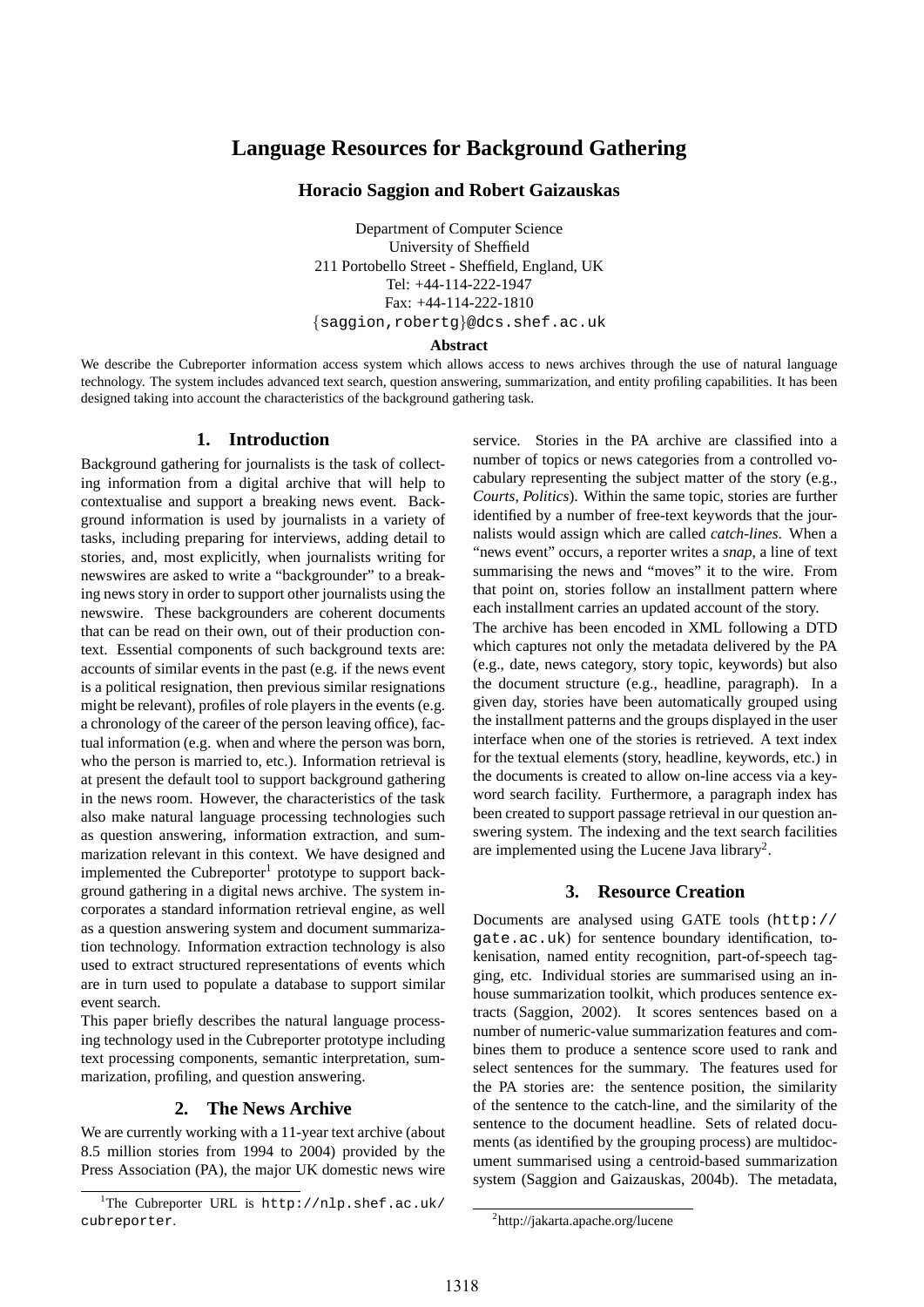Input paragraph: The head of Australia's biggest bank resigned today after a multi-million dollar foreign currency trading scandal rocked the institution and sent its shares plummeting.

SUPPLE's output: head(e2), name(e4,'Australia'), country(e4), of(e3,e4), bank(e3), adj(e3,biggest),  $of (e2, e3),$  resign $(e1),$  lsubj $(e1, e2)$ 

| Objects          |                |             |           |             |              |     |
|------------------|----------------|-------------|-----------|-------------|--------------|-----|
| Document.        | Entity         | Word        | WordSense | <b>Type</b> | <b>Start</b> | End |
| 20040202_HSA6142 | e <sub>2</sub> | head        | head#4    | object      | $\Omega$     | 8   |
| 20040202_HSA6142 | e <sub>3</sub> | <b>bank</b> | bank#1    | object      | 12           | 36  |
| 20040202_HSA6142 | e4             | Australia   |           | country     | 12           | 21  |
| Events           |                |             |           |             |              |     |
| Document         | Entity         | Word        | WordSense | Type        | <b>Start</b> | End |
| 20040202_HSA6142 | e1             | resign      | resign#2  | event       | 37           | 51  |

<span id="page-1-0"></span>Figure 1: PA story paragraph and its SUPPLE's interpretation.

<span id="page-1-1"></span>Figure 2: Entries for nouns and verbs in the database.

story content, installments, and summaries are stored in a mySQL database for on-line access.

#### **3.1. Mapping Sentences into Semantics**

In order to create semantic representations of each text we rely on SUPPLE, a freely-available, open source natural language parser ([Gaizauskas et al., 2005](#page-3-2)). In the representation created during parsing, the predicates are, for the most part, either the unary predicates formed from the morphological roots of nominal or verbal forms in the text or binary predicates from a closed set of grammatical relations (e.g. lobj for the verb logical object, lsubj for the verb logical subject) or of prepositions (e.g. in, after) or the special binary predicate name to identify the name of a named entity. These predicate-argument structures, or simplified quasi-logical forms (SQLF), are also mapped into the mySQL database for on-line access during background search. The database contains tables to store entities such as objects, events, and relations between these elements such as the logical subject and object of the events. Because of the time required to fully analyse each story, we parse only the leading paragraph of each text, only considering stories in particular categories ("Home News", "London News", etc.).

Consider the text fragment shown in Figure [1](#page-1-0) and the output produced by the parser. From this output records in the database are created for each noun (e2, e4, and e3) and verb (e1) and their relations: logical subject  $\langle$ e1,e2 $\rangle$ , logical object, qualifications, apposition, and preposition  $($  $($  $($  and  $$ ) (See Figure 2). The records contain: the document identifier, an entity identifier produced by the parser, the noun or verb root, the entity type (either object or a named entity type such as "person"), the start and end offsets of the entity in the paragraph, and the word WordNet sense. In order to associate WordNet word senses to each noun and verb in the archive we rely on: (i) the availability of centroids of topic signatures for each word sense ([Agirre and Lopez de Lacalle, 2003](#page-3-3)), and (ii) a similarity metric which, given a word form and its word context, computes the semantic proximity of the word to each topic signature and decides the closest word sense for the word instance. Once word senses are computed for each event representation in the database, then similar events can be selected by means of word senses and lexical relations. For example, for an event such "head of bank resigns", similar resignation events can be found not only by selecting from the database those records where the form "head" has been interpreted as the WordNet word-sense number 4 of "head" but also by selecting synonyms (from "head" to "chief"), or hyponyms (from "head" to "executive"), or hyperonyms (from "head" to "leader").

#### **3.2. Profiles**

The PA archive contains pre-compiled person profiles which we have automatically identified and stored in database tables for quick access. Usually these profiles will have a catch-line matching the pattern KEYWORD PERSON Profile where KEYWORD is an uppercase keyword such as "POLITICS" or "SHOWBIZ," and PERSON is usually the person's surname (e.g. "Blair" for "Tony Blair"). Given one such story, we carry out named entity recognition and coreference resolution and extract coreference chains for each named person in the story. If the person name given in the catch-line matches one of the names in a coreference chains, then all names in that chain are considered aliases for the person, and records are created in the database containing each alias, the catch-line keyword, and the document identifier. As an example story HSA1816 from the PA archive has as catch-line "DEFENCE Harding Profile" the analysis of this story gives a coreference chain with the following names: "Harding", "Sir Peter Harding", "Sir Peter", "Sir Peter Robin Harding" which correspond with the alias "Harding" in the catch-line. Records are created for all names in the chain, in this way the names "Harding" or "Sir Peter" will provide access to the profile of "Sir Peter Harding".

For persons whose profiles are not in the PA archive and for other entity types, profiles are created automatically using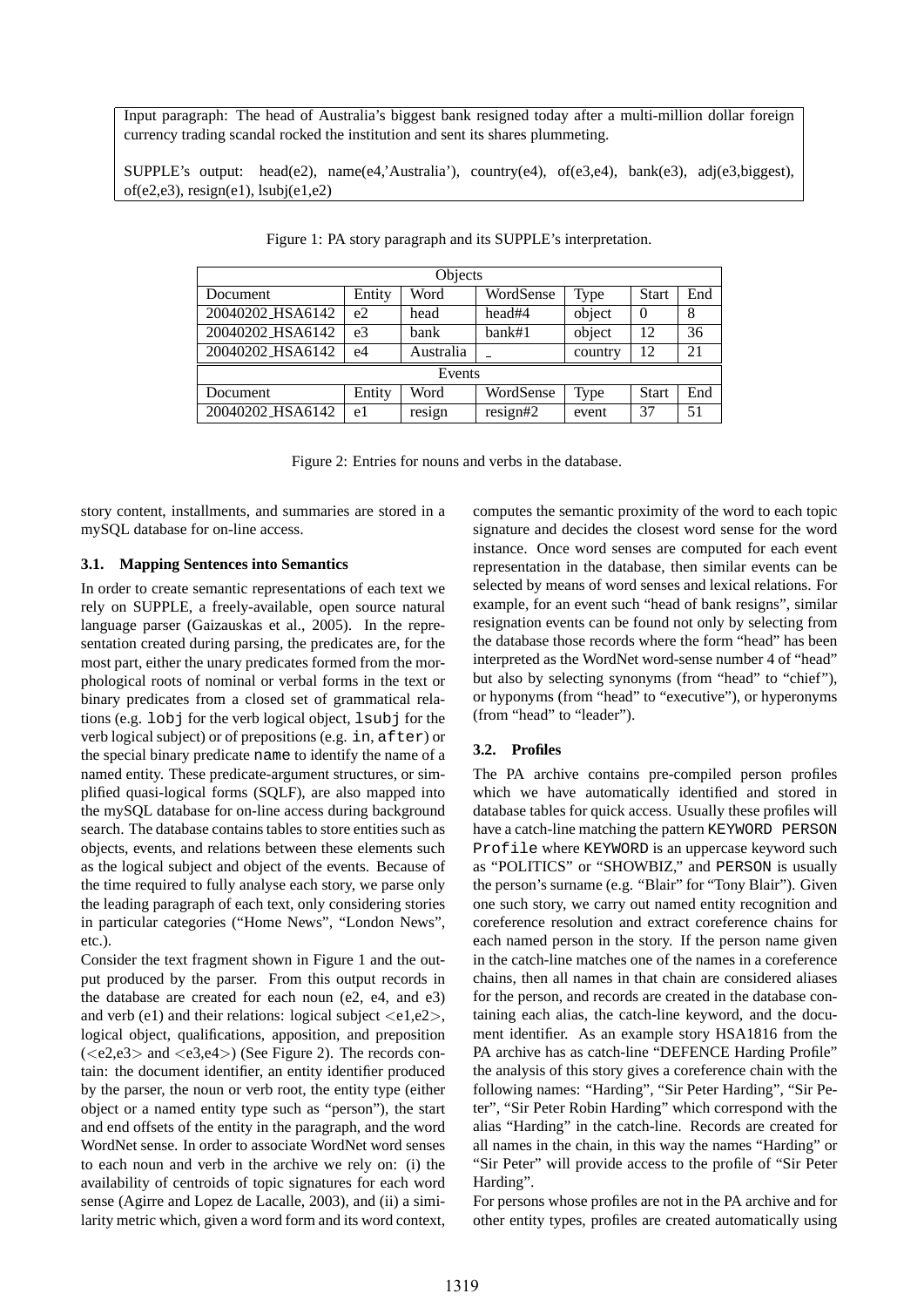question answering and summarization technology. The entities to be profiled are persons, organizations, and locations, identified during text analysis by a named entity recognition process. We follow a method we proposed for answering definition questions in TREC QA 2004. The approach involves three steps: (i) web-based knowledge acquisition for the target entity – terms are gathered which help in the process of identification of definitional passages, (ii) document retrieval for each target, and (iii) "nugget" identification and filtering from the returned set of documents, where a nugget is a piece of information deem relevant for the target.

During the web-based knowledge acquisition phase (see [\(Saggion and Gaizauskas, 2004a](#page-3-4))) relevant terms associated with each target are identified by extracting terms that co-occur with the target in definition bearing sentences found on Web pages, Wikipedia pages, and BBC News pages. The result of the process is a list of terms for each target. Each term  $t$  has an associated weight which is the number of times  $t$  and the target co-occur in the sources examined. The process produces a mined list of terms which includes all morphological variants and nominalisations of terms co-occurring with the target. Each term is recorded with its associated frequency of occurrence.

The nugget identification step looks for evidence to classify a sentence as 'definition/profile bearing'. The following sources of evidence are used: presence of the target or target alias in the sentence; presence of relevant terms found in external sources; and presence of definition patterns in the sentence. Two types of patterns are used: manually created lexical patterns ("X who is", "X whose", etc.) and part-of-speech and named entity patterns.

**Inducing POS definition patterns** Because lexical patterns are far too constrained to match naturally occurring sentences, we induce definition/profile patterns from data. The induced patterns are sequences of four elements (which must include the target entity), where each element in the pattern is a part-of-speech tag, a date, the target entity, or a title.

Each pattern has a weight which represents its relative "importance". Patterns are induced and used separately depending on the type of target (person or other entity). The weighted definition patterns are induced in the following way:

- for each target and nugget from a human created corpus of targets and nuggets, a collection of sentences from a text collection is constructed. The target and the text nugget are used as a query submitted to an information retrieval engine and the top 10 passages are retrieved (ranks 1 to 10).
- each sentence retrieved is automatically marked with the target (TARGET), POS information (NNP, VB, etc.), dates, and titles.
- a coreference algorithm, provided in GATE, is run to identify references to the target and those corefering expressions are marked as TARGET as well.
- sequences of four elements are collected, the score associated to the sequence is  $1/sentence\_rank$ . So pat-

terns found in the most 'relevant' sentences get score 1 and those found in the least relevant sentence get score 0.1.

- scores for each pattern are summed for each instance
- patterns are translated into JAPE grammar rules for use in a GATE pattern recogniser.

**Nugget identification and filtering** Documents are retrieved from the archive using the target as a query. Each of the documents retrieved from the collection is analysed and the following scores computed for each sentence in the returned documents:

- main entity score: is 1 if the sentence contains the target (i.e., "Franz Kafka"), 0.5 if the sentence contains a target alias (i.e., "Kafka"), and 0 otherwise;
- related terms score: is the sum of the frequency of the related terms occurring in the sentence;
- definition pattern score: is 1 if the sentence matches a definition pattern and 0 otherwise
- POS pattern score: is the sum of the scores of the POSpatterns matching the sentence.

Each sentence is sorted in descending order by (in order) the main entity, the related terms score, the lexical definition patterns, and the POS-patterns. So, no sentence under consideration is in principle rejected. However this sorting is expected to rank relevant sentences higher than irrelevant ones. Sentences are output in rank order until a maximum number of characters is reached. Sentences are not included in the profile if they are regarded as too similar to a previously included sentences. Two sentences are considered too similar if they have 50% or more of their tokens in common.

# **4. Question Answering System**

Our QA component is composed of a paragraph retrieval component followed by an answer extraction (AE) component (for a full description the reader is referred to [\(Gaizauskas et al., 2003](#page-3-5))). The AE component receives as input a set of candidate passages and returns a set of answers. Paragraph are retrieved using the question as a query. The system first analyses the passages returned by the search engine and the question using SUPPLE. In this step, the expected answer type (EAT) is determined using a general purpose question answering grammar and depending on the question, a special attribute is created which indicates the attribute whose value to be output for the answer entity.

Given the sentence level "semantic" representations (SQLF) of candidate answer-bearing passages and of the question, a discourse interpretation step then creates a discourse model of each retrieved passage by running a coreference algorithm against the semantic representation of successive sentences in the passage, in order to unify them with the discourse model built for the passage so far. This results in multiple references to the same entity across the